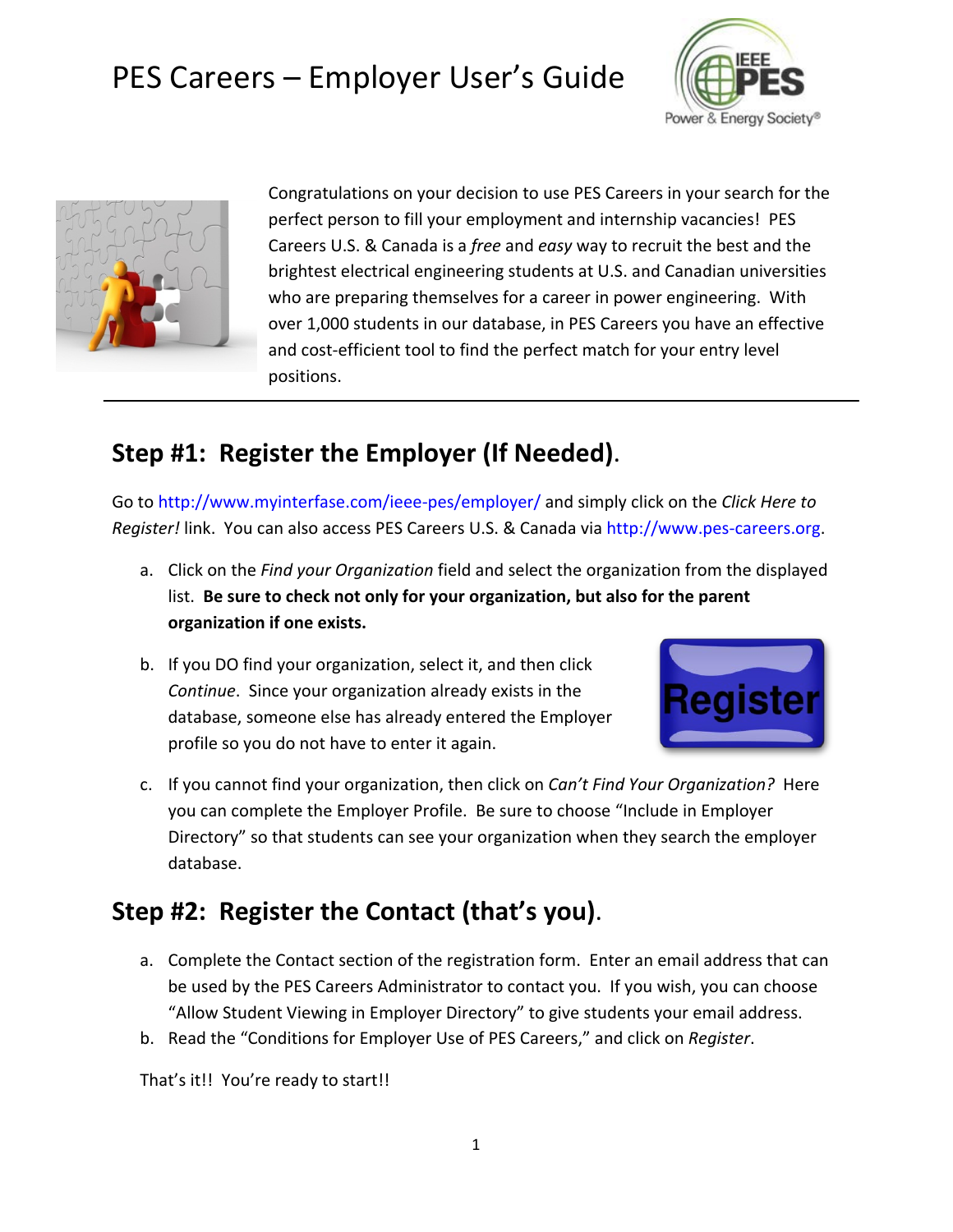



After submitting your profile, your registration will be in pending status. A PES Careers Administrator will review your profile for eligibility requirements. If your registration is approved, you will receive an email notification. Email PES-Careers@ieee.org if you do not receive email notification within two business days. Until your registered is approved, you will not have full access to PES Careers services. In particular, you will not be able to view or search for students.

### **How to…**

#### **Update your Organization's Employer Information:**

- Click on *My Profile.*
- Click on *Edit* under *Employer Information*.
- Make changes and then click *Save*.

#### **Update your Contact Information:**

- Click on *My Profile.*
- Click on *Edit* under *Contact Information.*
- Make changes and then click *Save*.

#### **Post a New Job (or Internship):**

- To post a Job, move the cursor to *My Jobs*, and select *New Job*.
- $\checkmark$  Enter the Position Information. Fill out as much information as possible to make the Job posting complete. Certainly the non-required fields are optional. In *Application Instructions,* enter the procedure a student should follow to apply for this job.
- $\checkmark$  Check the Contact Information. Your information has been filled in as the default. Click on *Edit* under Contact Information to make changes. You can enter Contact Information for an alternative contact so that this person can be listed for students to contact and to receive email applications (if so desired). However, the alternative contact will not have access to PES Careers without registering. If you are allowing online applications (see the Posting Information), the applications will be sent to the email address for the Contact person.

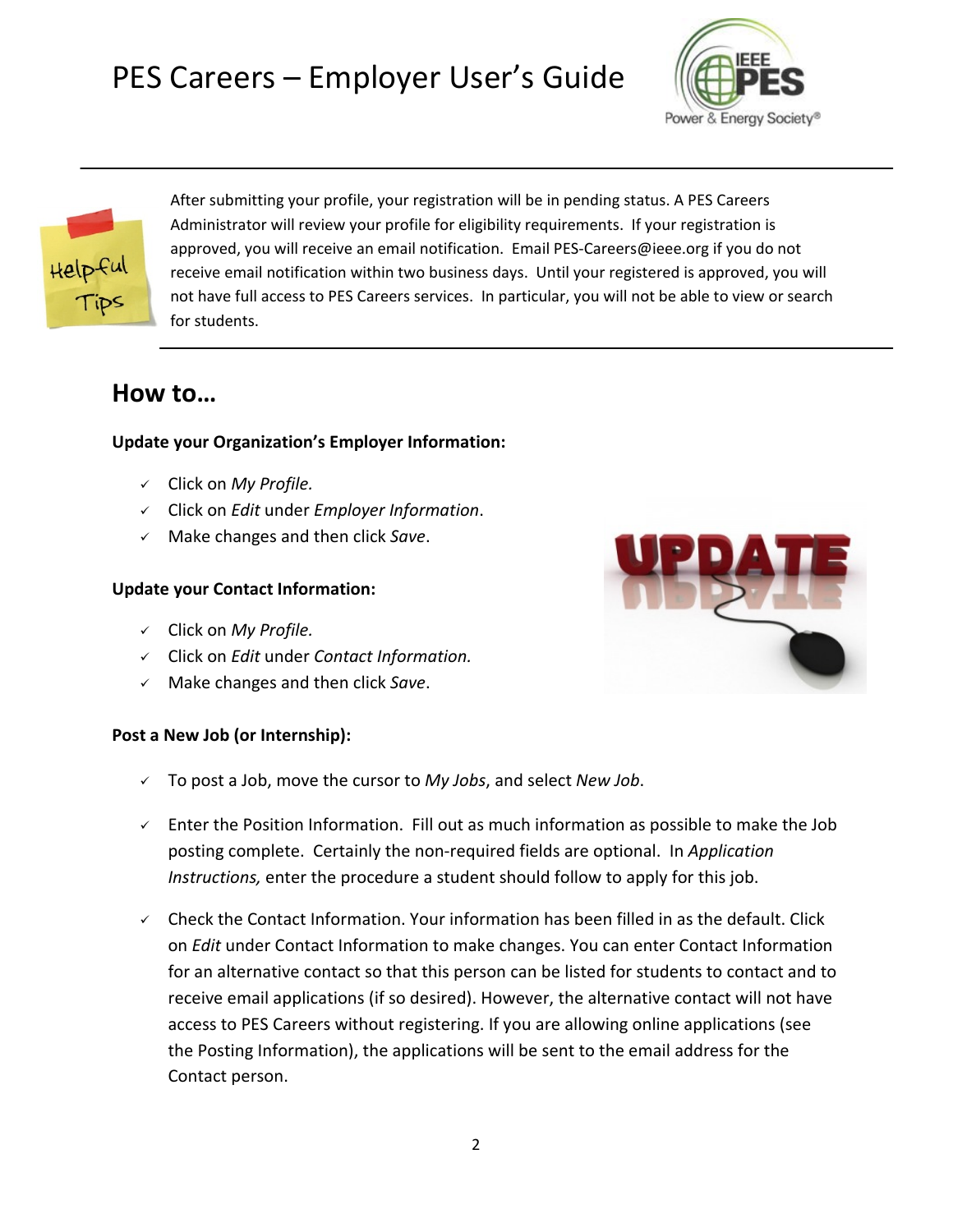

- $\checkmark$  Complete the Posting Information. The Job will be viewable by students after the Application Start Date and before the Application Deadline.
- When finished, click *Save*.
- Please post jobs that are appropriate for the job seekers in the PES Careers database. The people in the PES Careers database are typically looking for electrical engineering jobs or internships. They are either in school or have just graduated so, in general, they would not be qualified for positions requiring significant experience. If you are willing to substitute graduate degrees for career experience, do indicate that in your posting.



• Some employers have found it useful to post broad "open" positions for jobs and internships to indicate that positions are available, but do not go into a lot of detail about each specific job or internship opportunity.

• Under the *Posting Information* section, there are two fields that you need to review in particular. In *Show Contact Information* field, if you select NO, the contact person's information will not be available to students.

- In *Allow Online Applications* field, if you select YES, students can submit their resume to you via the PES Careers online service. An advantage to this approach is that PES Careers' filtering system will eliminate applications that do not meet your criteria. But this is an optional service.
- Once you submit your new job, it will be in pending status until it is approved by a PES Careers Administrator. If you do not receive an approval email within 2 business days, email us at [PES-](mailto:PES-Careers@ieee.org)[Careers@ieee.org.](mailto:PES-Careers@ieee.org)

#### **Search for Students and Save Your Search Criteria:**

This can be useful if you are looking for applications from students that meet certain criteria. This is also a useful tool for just getting to know the students in the database. Here's how you search:

Select *Search* from the *Student Search* menu.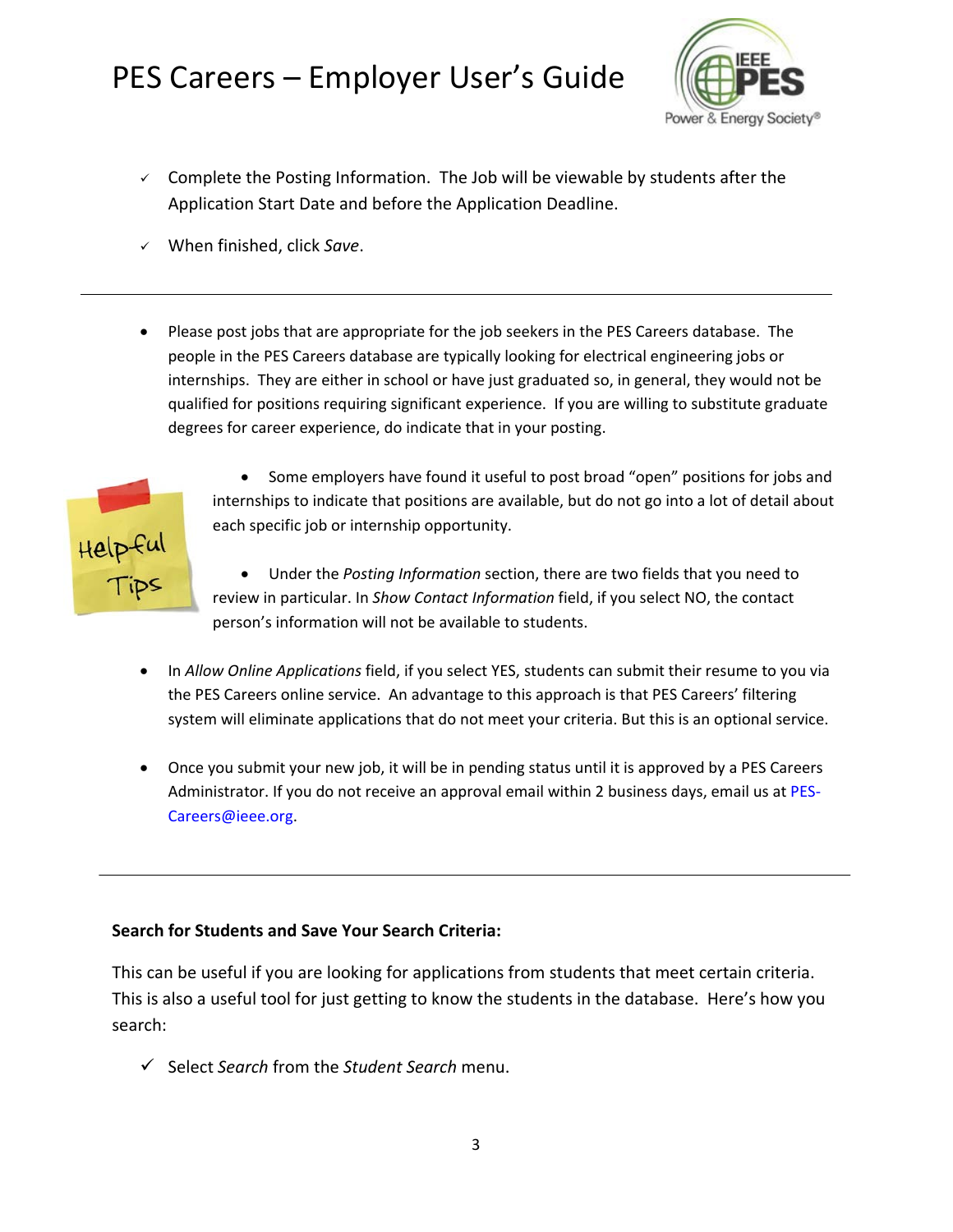

- Choose your search criteria and click on *Search*. If you enter no criteria and click on *Search*, you will see the entire list of students.
- $\checkmark$  Once your search is complete, you may sort, view profiles and resumes, and create a resume packet that you can receive via email.
- PES Careers can help you find students who meet special requirements that you have for a position.
- It's easy to find students who are interested in working in your particular state or province. When choosing your search criteria, select your state or province from the list provided under Acceptable Employment Locations, and your results will include only those students Helpful<br>Tips who have expressed interest in working in your area.

• You may also want to find the students at a particular university. For instance, if you or your recruiters are attending a university career fair, you can find and contact students at that university before you arrive. In the search criteria, select the target educational institution(s) and your results will include only those students who are already located in those areas. To select more than one school, press and hold the *CTRL* key as you make your selections.

• On the Search Results screen you can click on *Save Search* to save your search criteria under a *Save Search Name*. Later, you can do a search using those same criteria without having to enter them again.

#### **Viewing Job Posting Activity Including Student Applications**

- To view Job posting activity, click on *Job List* from the *My Jobs* menu.
- $\checkmark$  Click on one of your specific job postings that is of interest by clicking on *Job ID* or *Job Title*.
- $\checkmark$  To view the activity, click on *View Activity*. All of the associated information will be displayed next.

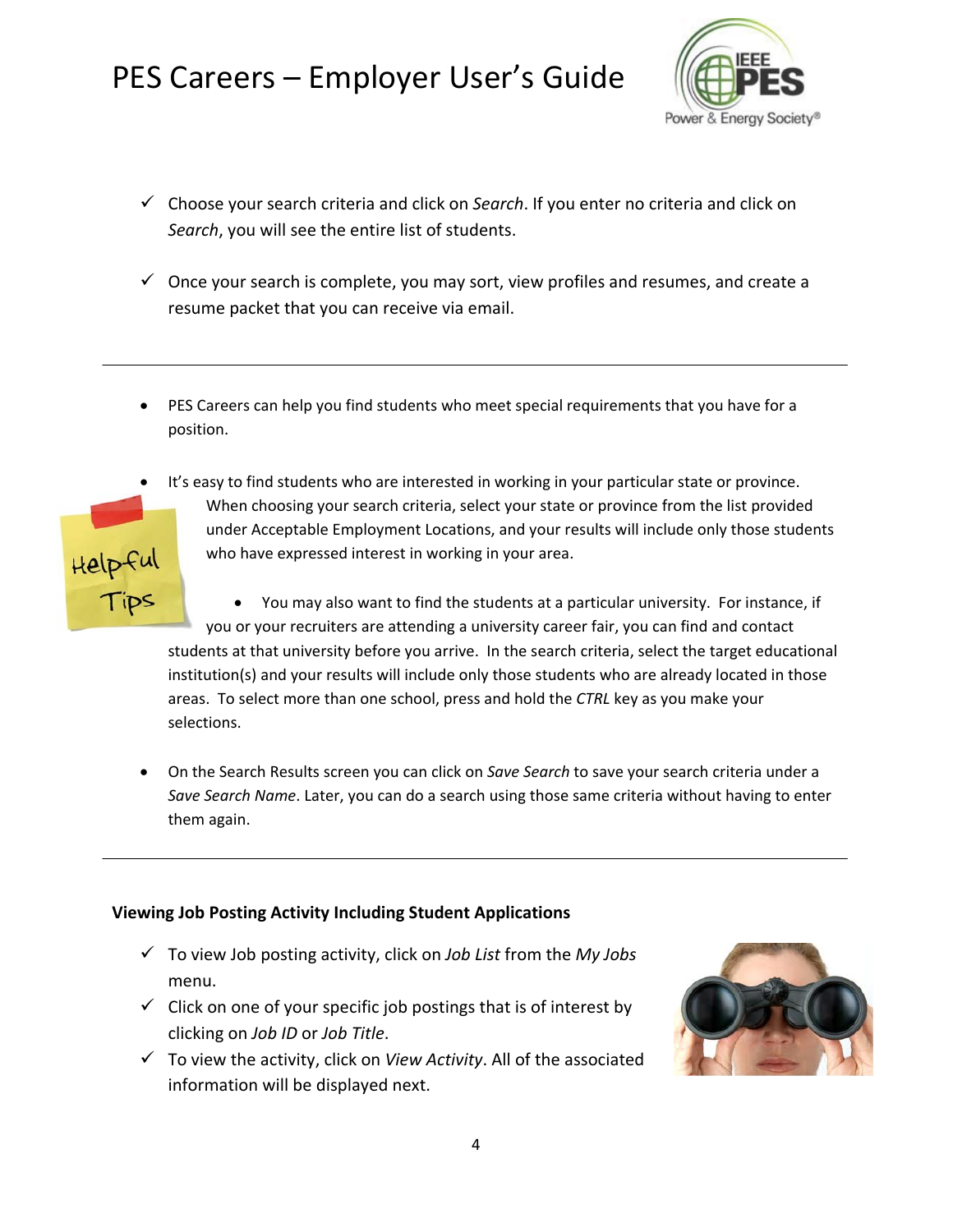

 $\checkmark$  To view students applying for the Job (if that is what you have allowed), click on the highlighted *R* (for referrals) in the activity column.

### *Did you know…?*

**Screening options allow the Contact to only see applications through PES Careers that meet your selected screening criteria.** This is a tool that only applies if you allow students to apply using PES Careers, rather than by using your Employer's own process. If you do not select any criteria, then any student using PES Careers will be able to submit an application. To use screening options:

- $\checkmark$  Follow the steps above for a new Job posting.
- $\checkmark$  Before submitting the Job, you can choose among the screening options to restrict Job applications. Students not meeting the screening criteria will be informed about which criteria they do not meet if you are allowing them to send you their resumes via PES Careers.



- $\checkmark$  You can screen based on the following criteria: GPA, citizenship, graduation date range, classification (year in school), type of degree, and major.
- $\checkmark$  Click *Save* when you have completed the Job Posting.

#### **You can edit a Job Position Information, Job Contact Information, and Posting Information.**



 To edit a Job, move the cursor to *My Jobs* and select *Job List* from the menu.

Click on the *Job ID* or the *Job Title* of the posting you want to edit.

 To make changes to one of the Job sections, click on the *Edit* link of that section.

 Once your changes are complete, click on *Save* for each section you have edited.